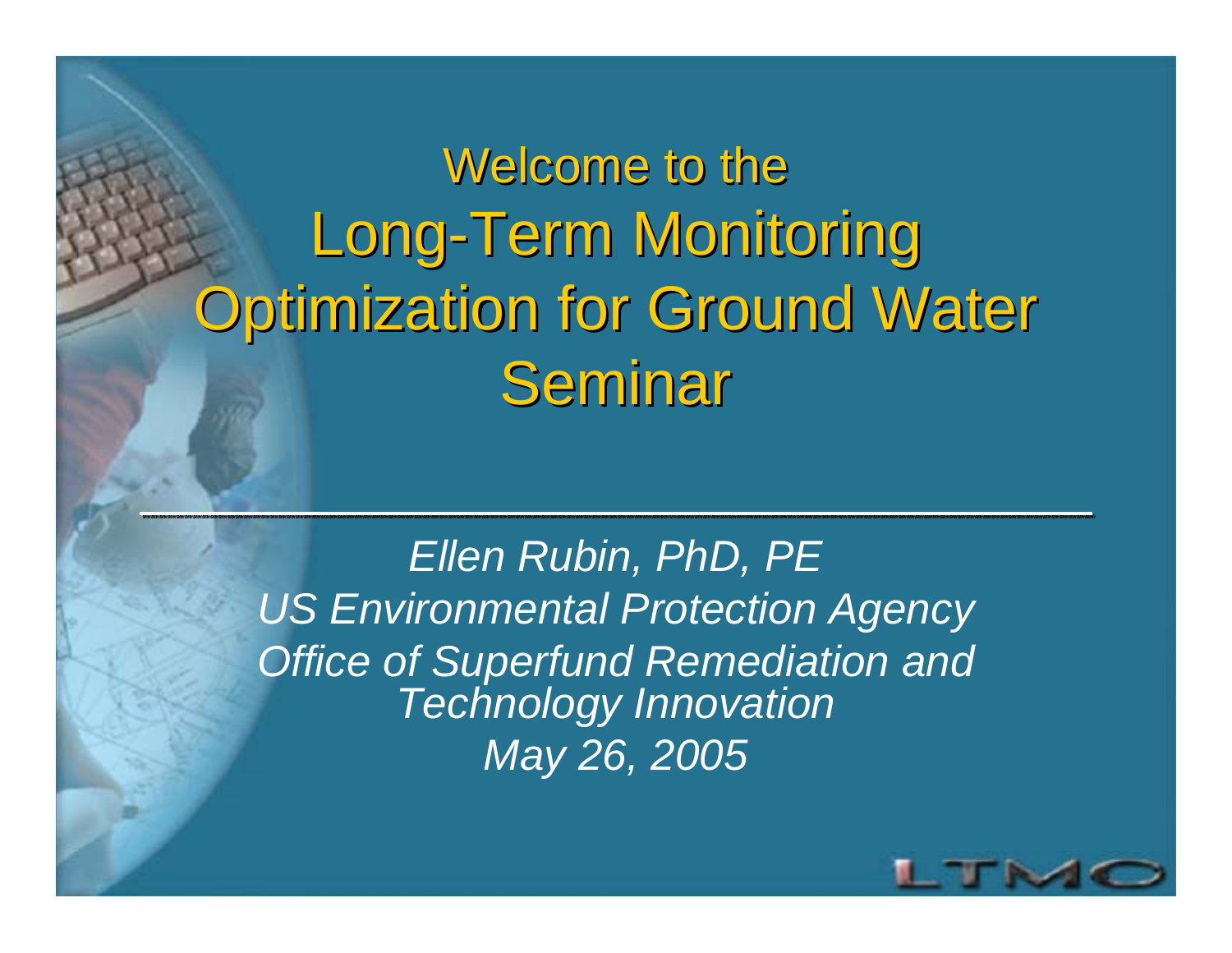#### Introduction

- Purpose: Familiarize Participants with Long-Term Monitoring Approaches, Benefits, and Pitfalls
- Instructors
	- $\mathcal{L}_{\mathcal{A}}$  , and the set of the set of the set of the set of the set of the set of the set of the set of the set of the set of the set of the set of the set of the set of the set of the set of the set of the set of th Dave Becker, PG, US Army Corps of Engineers HTRW Center of Expertise Kirk Cameron, PhD, MacStat, Inc.

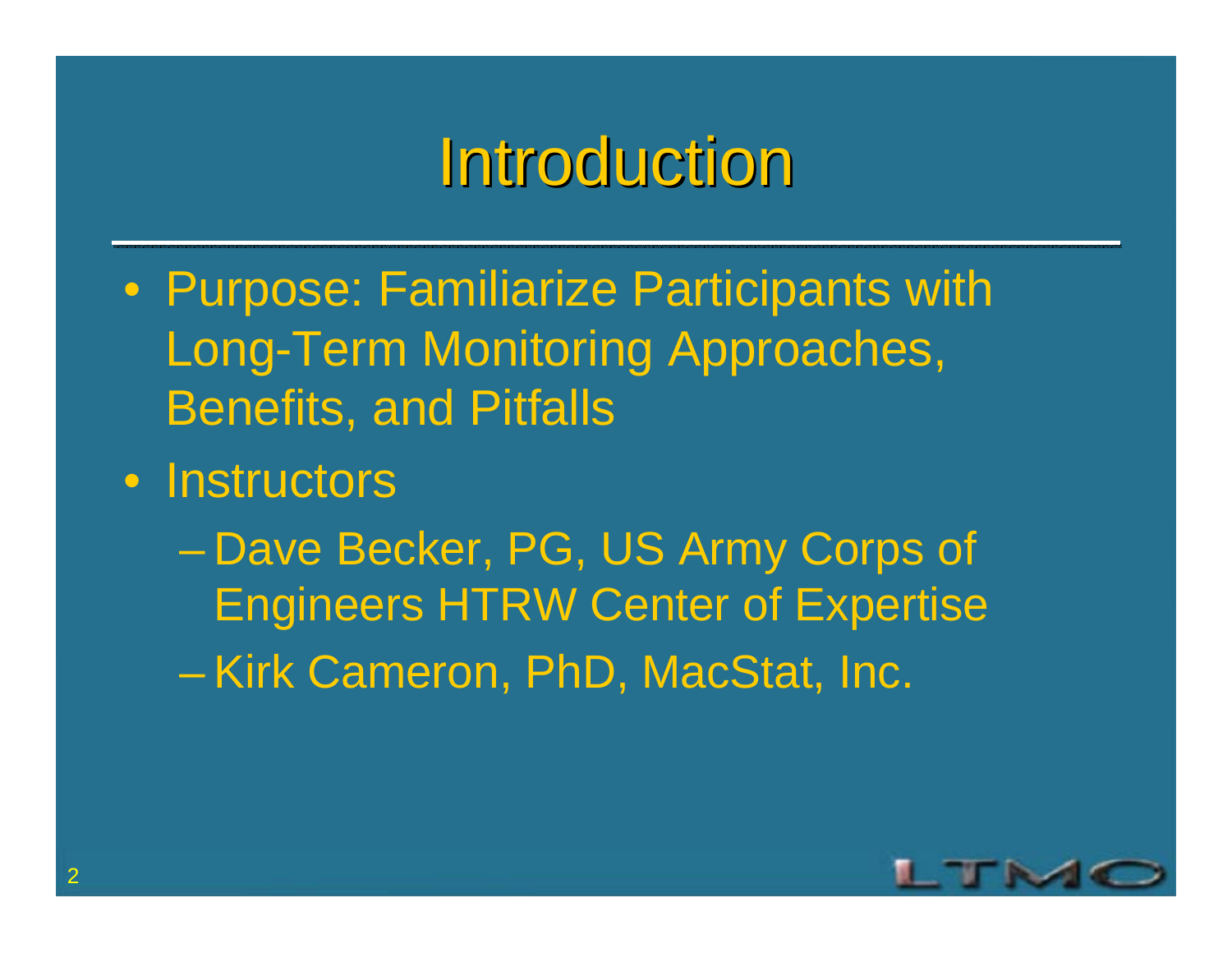# **Ground Water Monitoring** Timeline

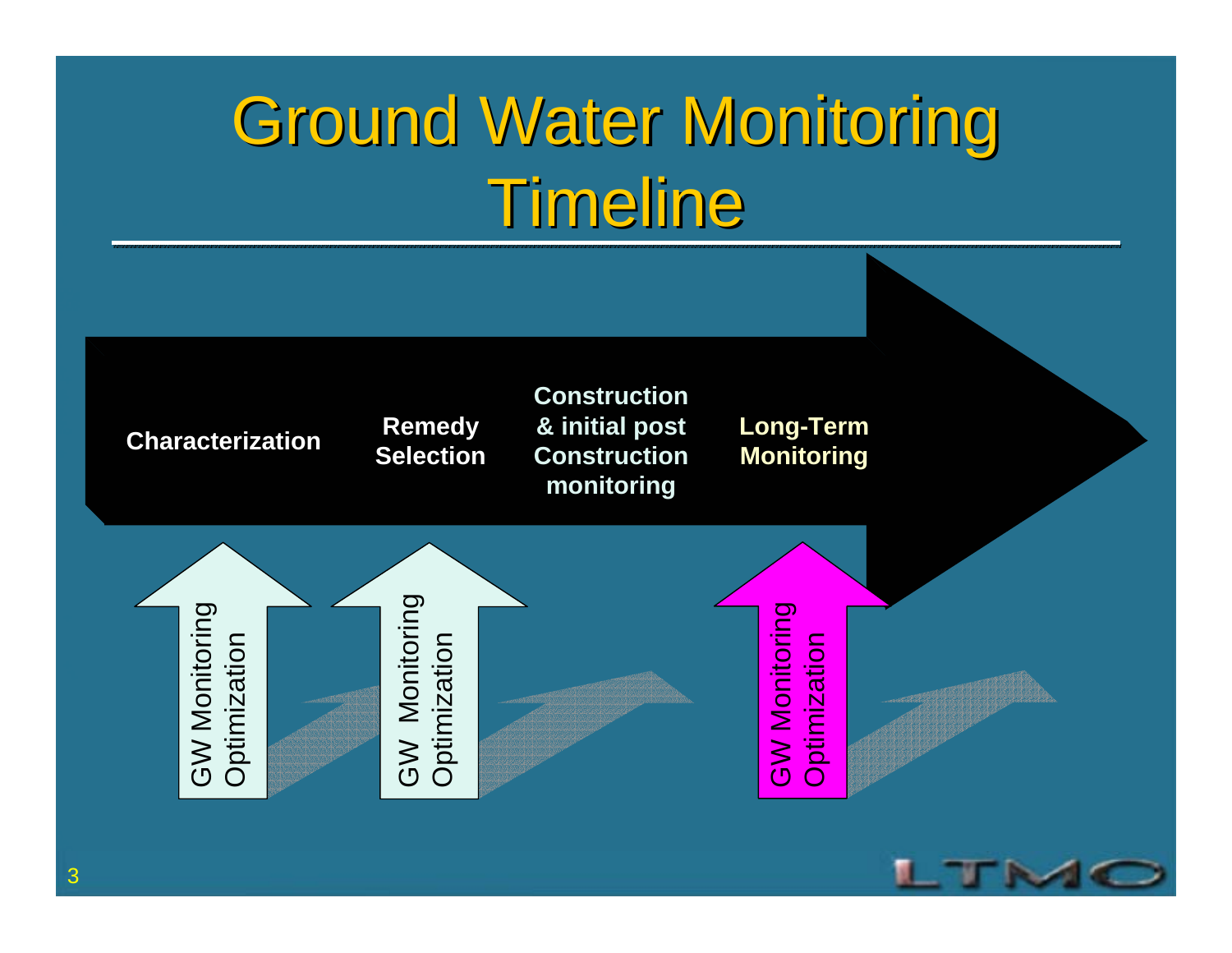#### Definitions

- Long-Term Monitoring (LTM): "*[M]onitoring conducted after some active, passive, or containment remedy has been selected and put in place, and … used to evaluate the degree to which the remedial measure achieves its objectives*" - LTM is Critical to Remediation…
- LTM Optimization: Evaluation of, and if necessary, modification to the LTM Program to: "*improve the cost-effectiveness of the LTM effort by assuring that monitoring achieves its objectives with an appropriate level of effort.*"

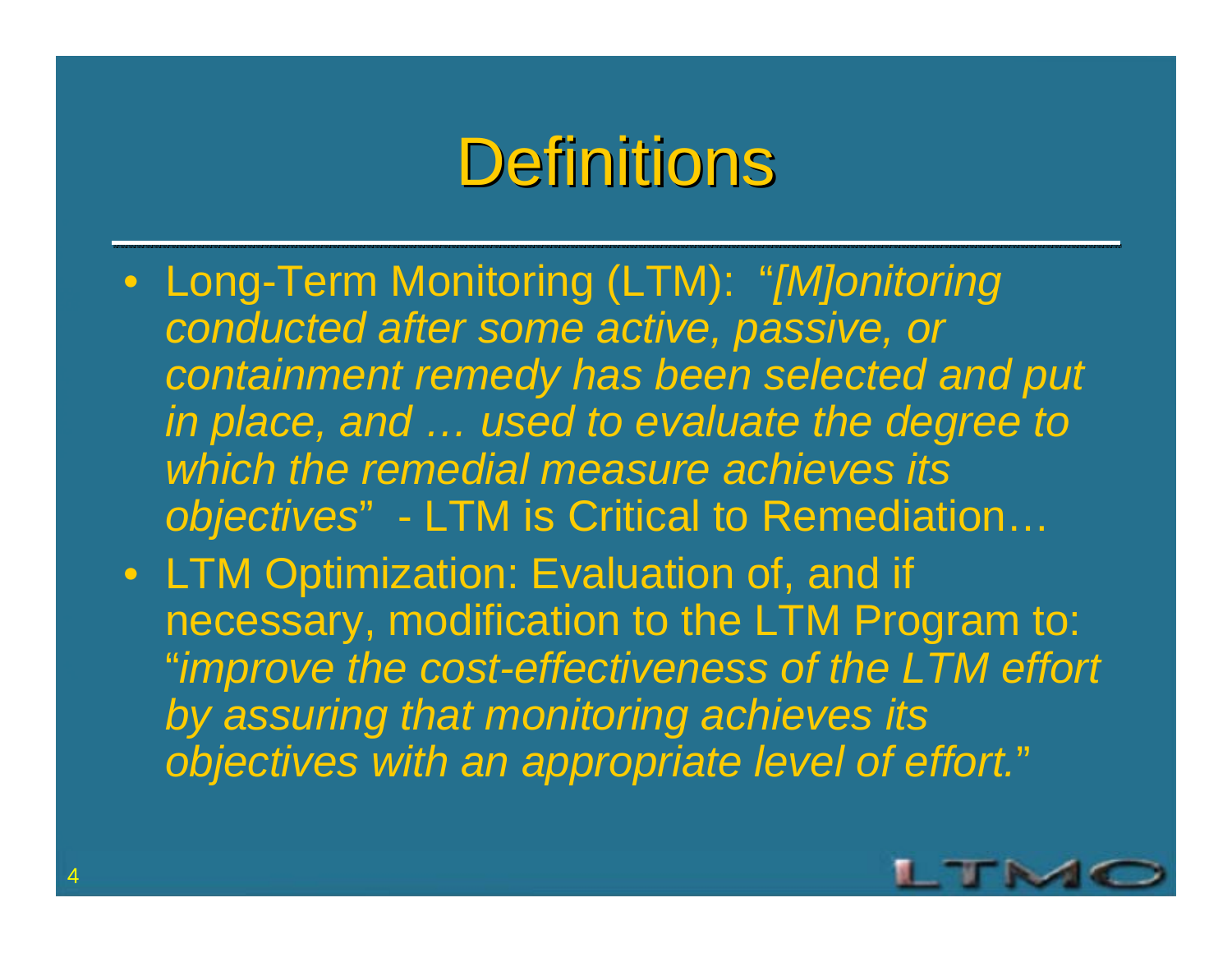## What is LTMO?

- LTMO confirms monitoring program meets monitoring objectives
- Involves qualitative (professional judgment) and quantitative aspects
- Qualitative aspects include review of
	- Site conceptual model
	- Hydrogeology and contaminant distribution
	- Sampling and analytical methods
	- Data management
	- Regulatory framework/drivers
	- Sampling locations and sampling frequencies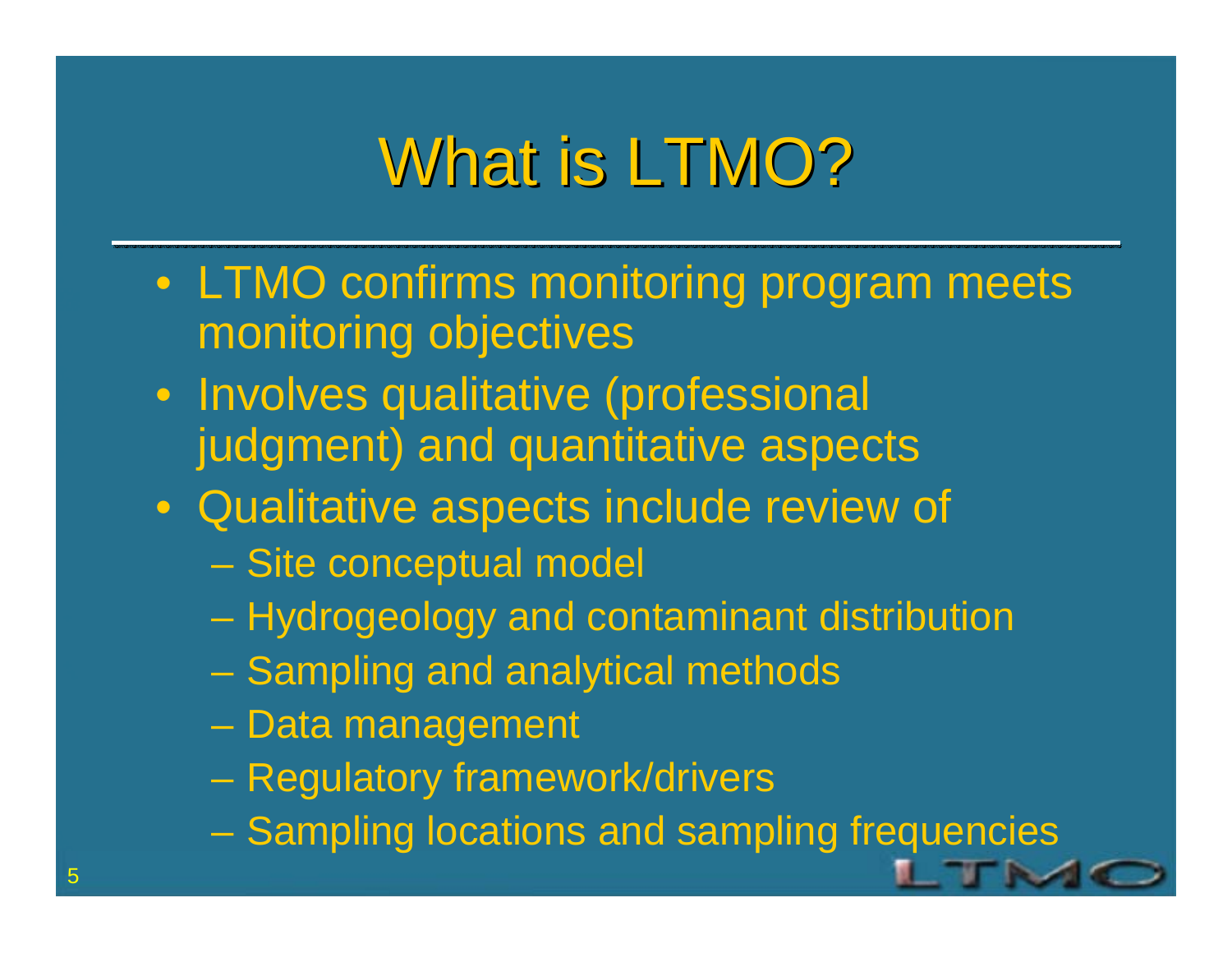## What is LTMO (cont'd)? What is LTMO (cont'd)?

- Newer 'quantitative' methods available for evaluating sampling locations and sampling **frequencies**
- Employ statistics and geostatistics to evaluate redundancies or deficiencies in monitoring network
- Help with the following questions
	- Am I sampling at appropriate frequencies?
	- Am I sampling in 'optimal' locations?
- Support overall monitoring network decision, but must be coupled with qualitative review

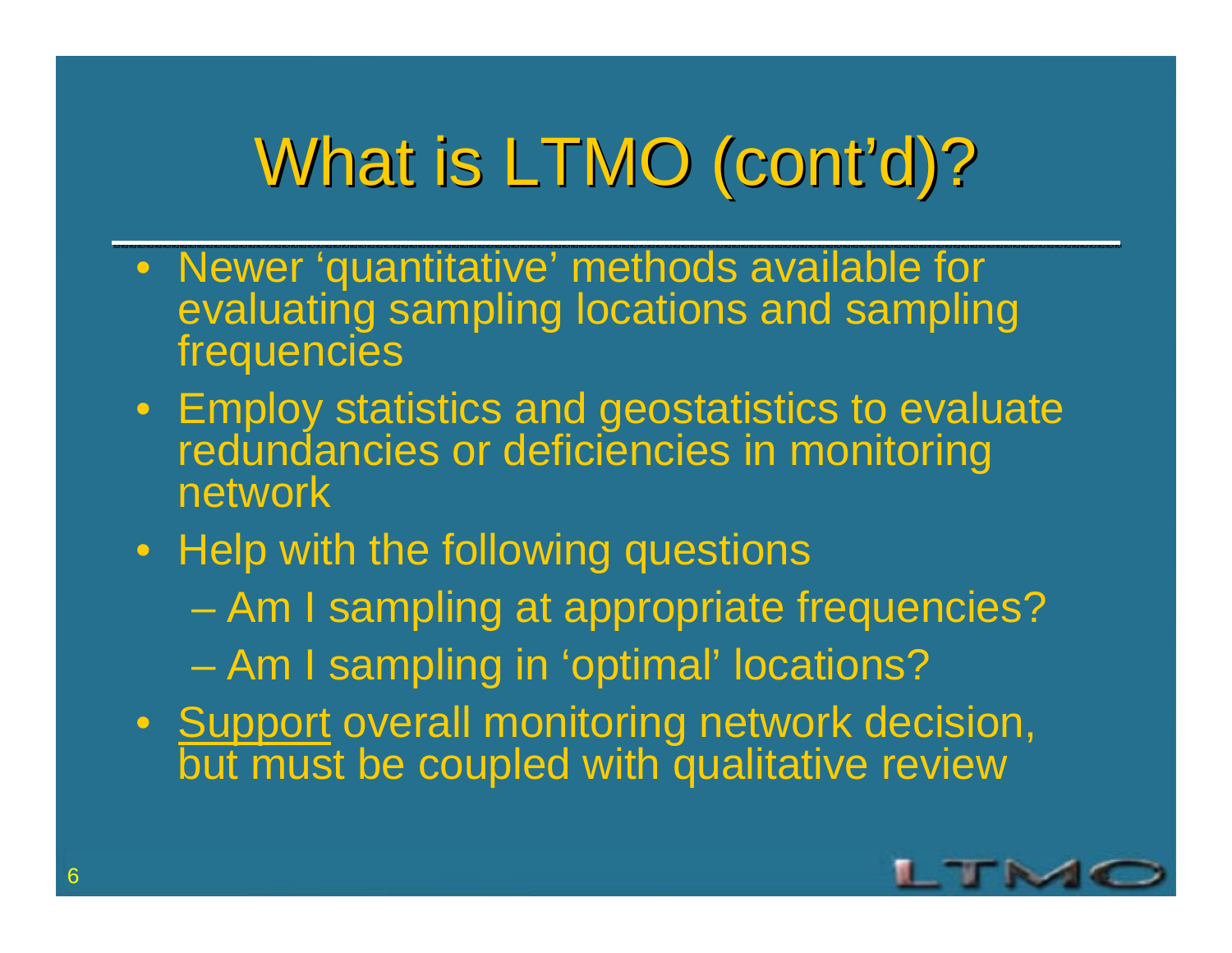## Available LTMO Methods

- Monitoring and Remediation Optimization Software (MAROS)
	- Developed by AFCEE, free software
- Parsons' 3-Tiered Monitoring Network Optimization (MNO)
	- Consulting approach, well documented
- Geostatistical/Temporal/Spatial Algorithm (GTS)
	- Developed by AFCEE, free software to-be available in summer 05
- Several advanced methods being developed by consultants

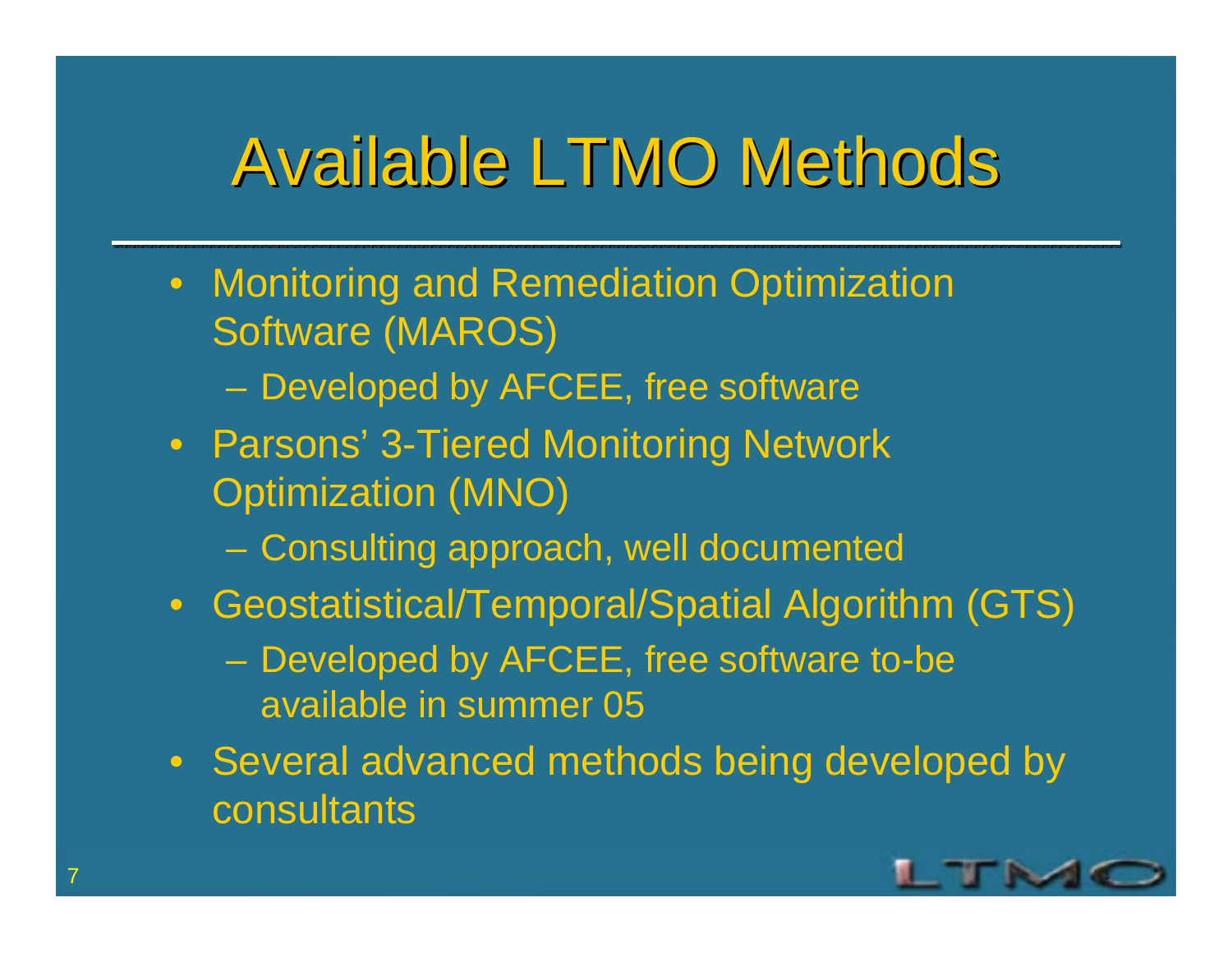Importance of Long-Term Monitoring Optimization

- LTM is a Growing, Persistent, and Costly Obligation for Government Agencies and Private **Parties**
- 2004 Survey on Sampling by QED Systems
	- 44% Said Number of Sampled Wells Stayed Same. 43% Said Number Increased, Only 13% Said Number **Decreased**
	- Most Wells Sampled Quarterly or Semi-Annually
	- Most Sampling Estimated to Take 45 to 60+ Minutes by One Person, 30 to 60 Minutes for Two Persons

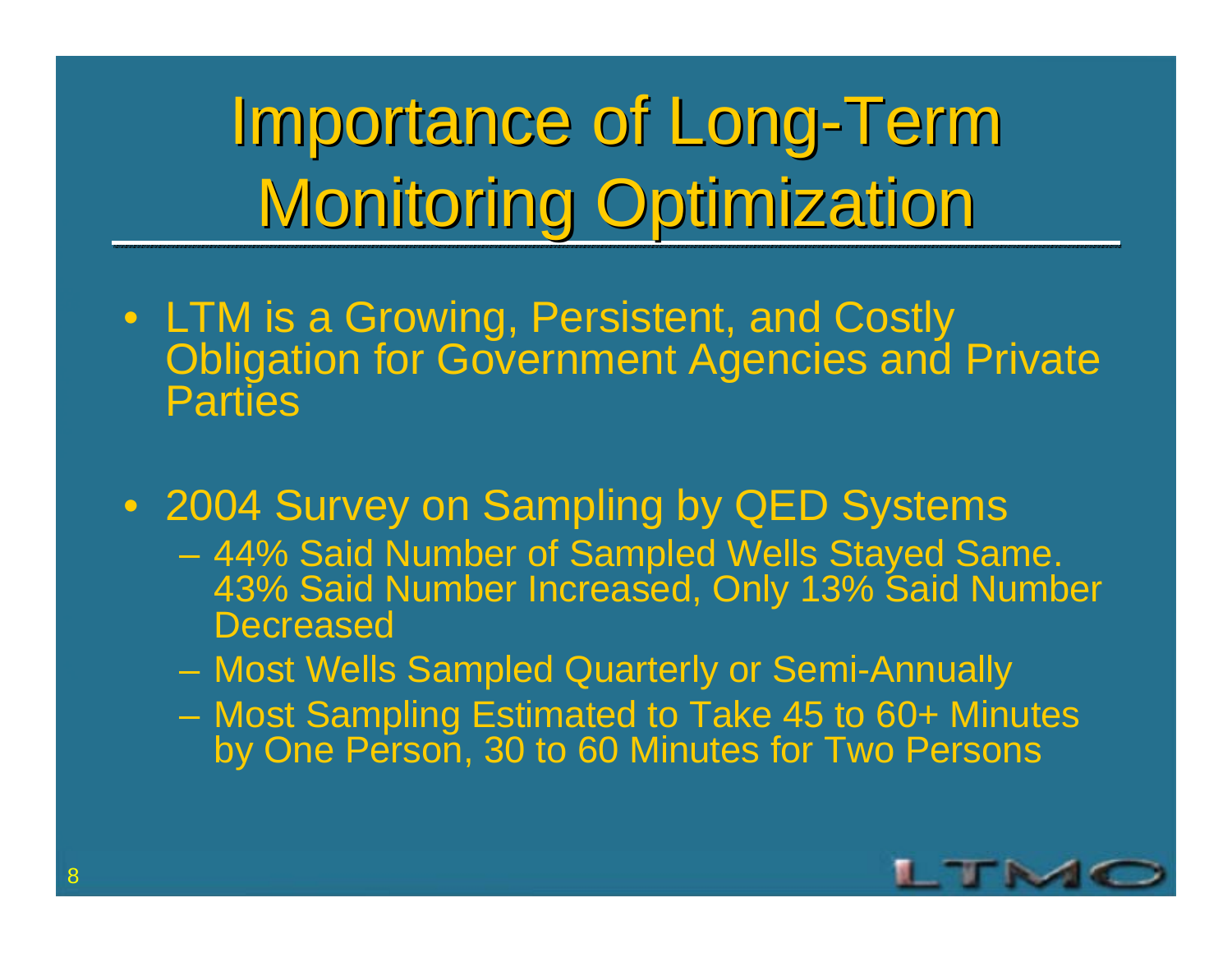Importance of Long-Term Monitoring Optimization, Continued

• LTM May Not Provide the Right Data

- Inadequate Amount of Data to Make Decisions, Data Gaps
- Not All Data Used in Decisions
- More Data Collected than Needed

• Optimization Improves Usefulness and Cost Effectiveness of Effort

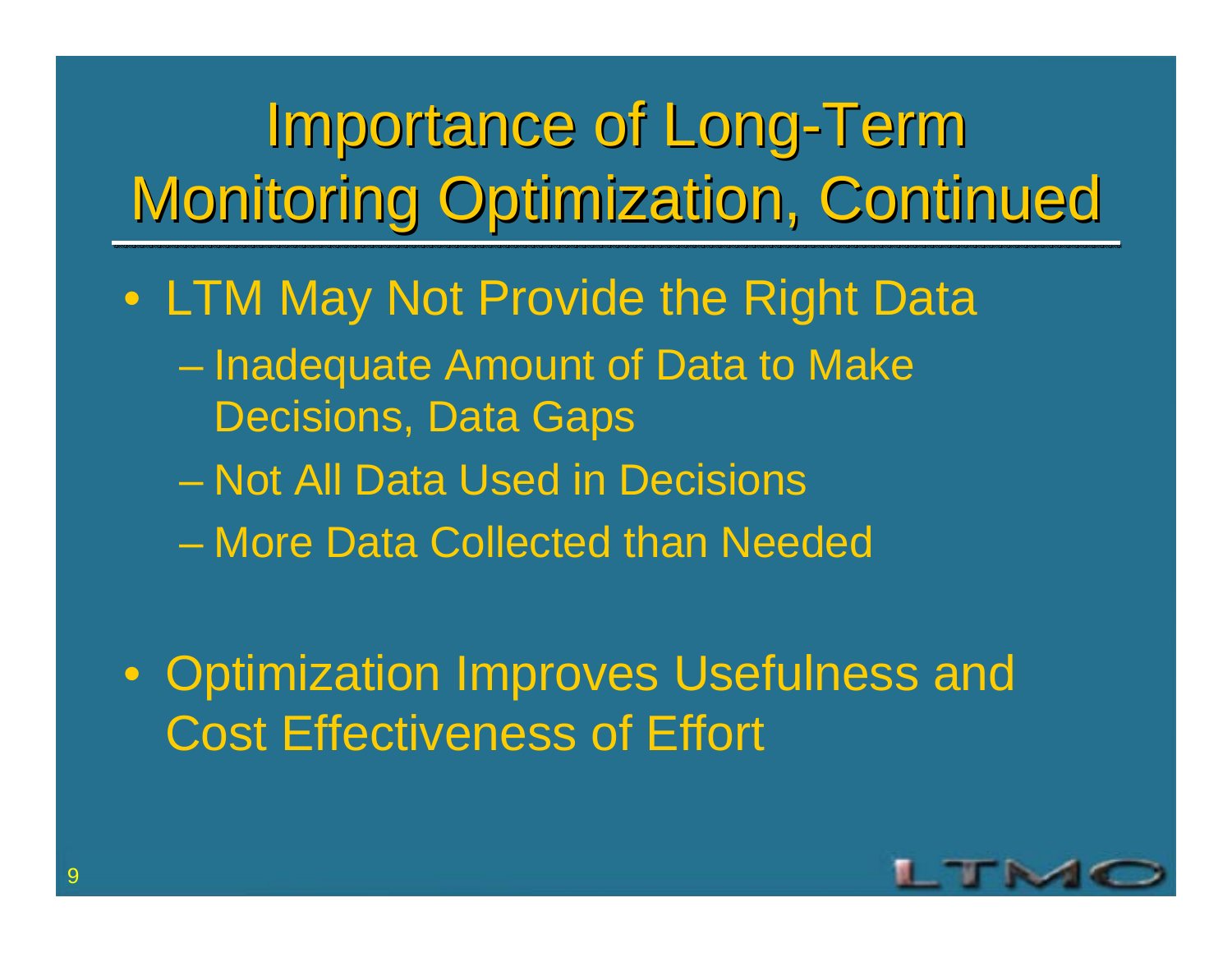## What Does LTM Optimization Include?

- Evaluation of:
	- Sampling Frequency
	- Sampling Locations
	- **Other Aspects** 
		- Analytical Program
		- Sampling Methods
		- Data Management
- Can Result in Increase or Decrease in Effort Depending on Site Conditions and Objectives
- Works Hand-in-Hand with Good Project Planning and Data Quality Objectives Process

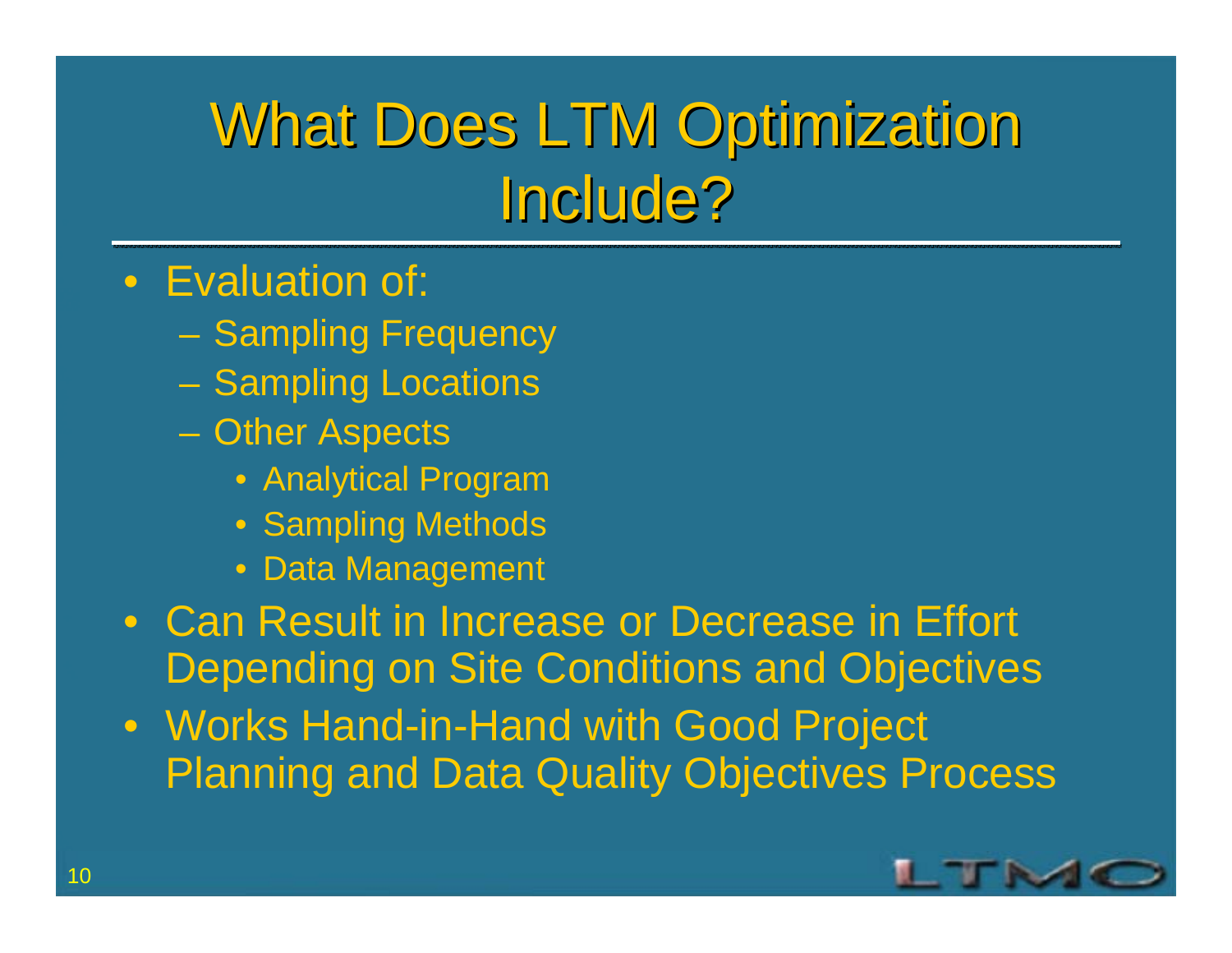## Sites That Could Benefit From LTMO

- •Improvements Possible at All Scales
- $\bullet$ Potential Public or Ecological Exposures
- Sites with
	- Large Ground Water Plumes
	- Many Monitoring Wells
	- Large Suite of Chemical Analytical Methods
	- Perceived Problems with LTM Program
- Requires
	- Technical Expertise
	- Commitment of Resources
	- Willingness to Implement Recommendations

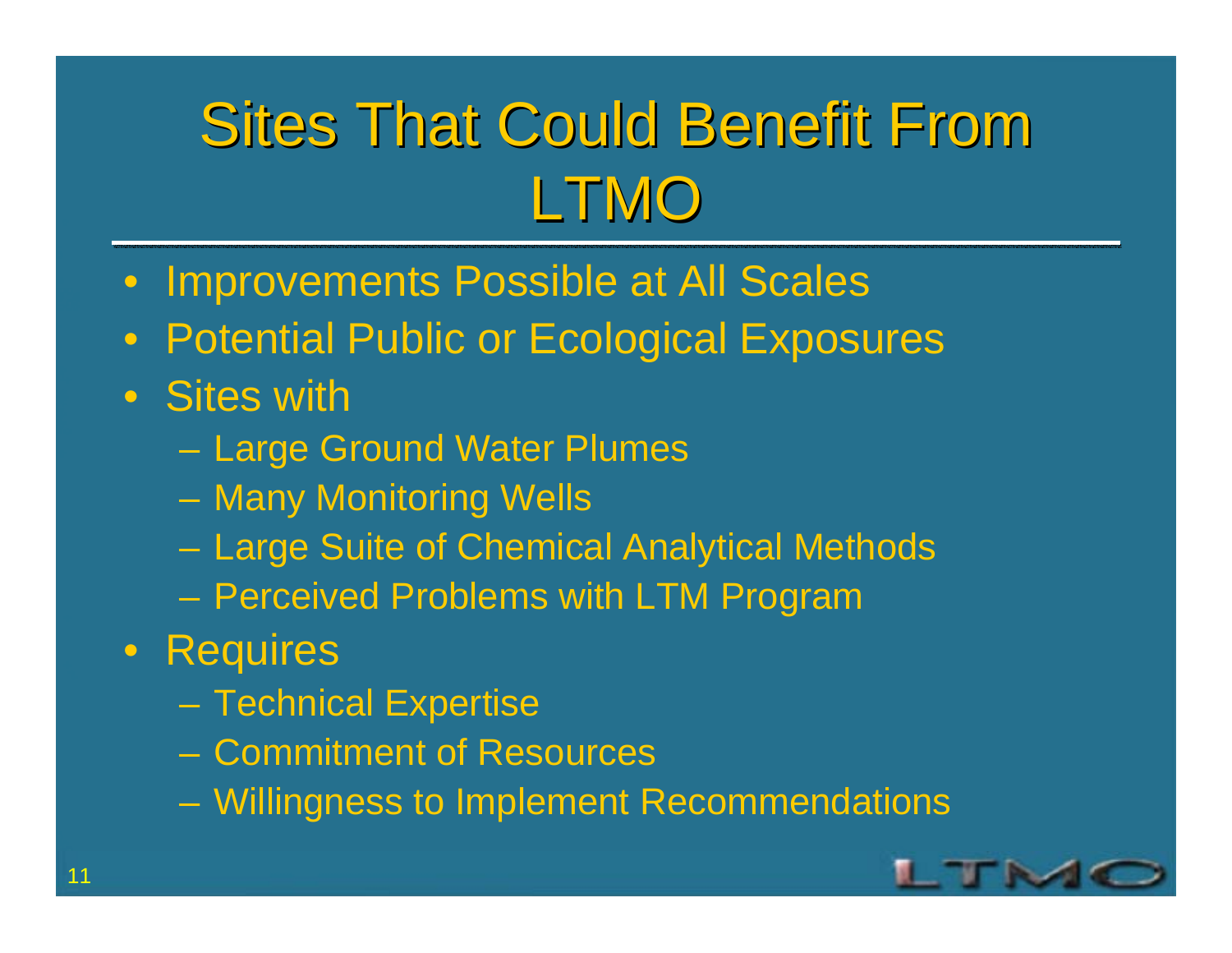## OSRTI LTMO Demonstration

- $\bullet$ Project to demonstrate LTMO methods at 3 sites
- $\bullet$ Results showed average sampling reduction of 36%
- Site managers may be hesitant to modify monitoring programs because:
	- –Comfortable with current monitoring program
	- Unfamiliar with methods
	- Current monitoring requirements specified in decision documents
	- Concerned with potential for unidentified contaminants
- Lessons learned
	- Need to couple with qualitative review
	- Need to work closely with entire project team
	- Need to better train site staff in basis of LTMO methods

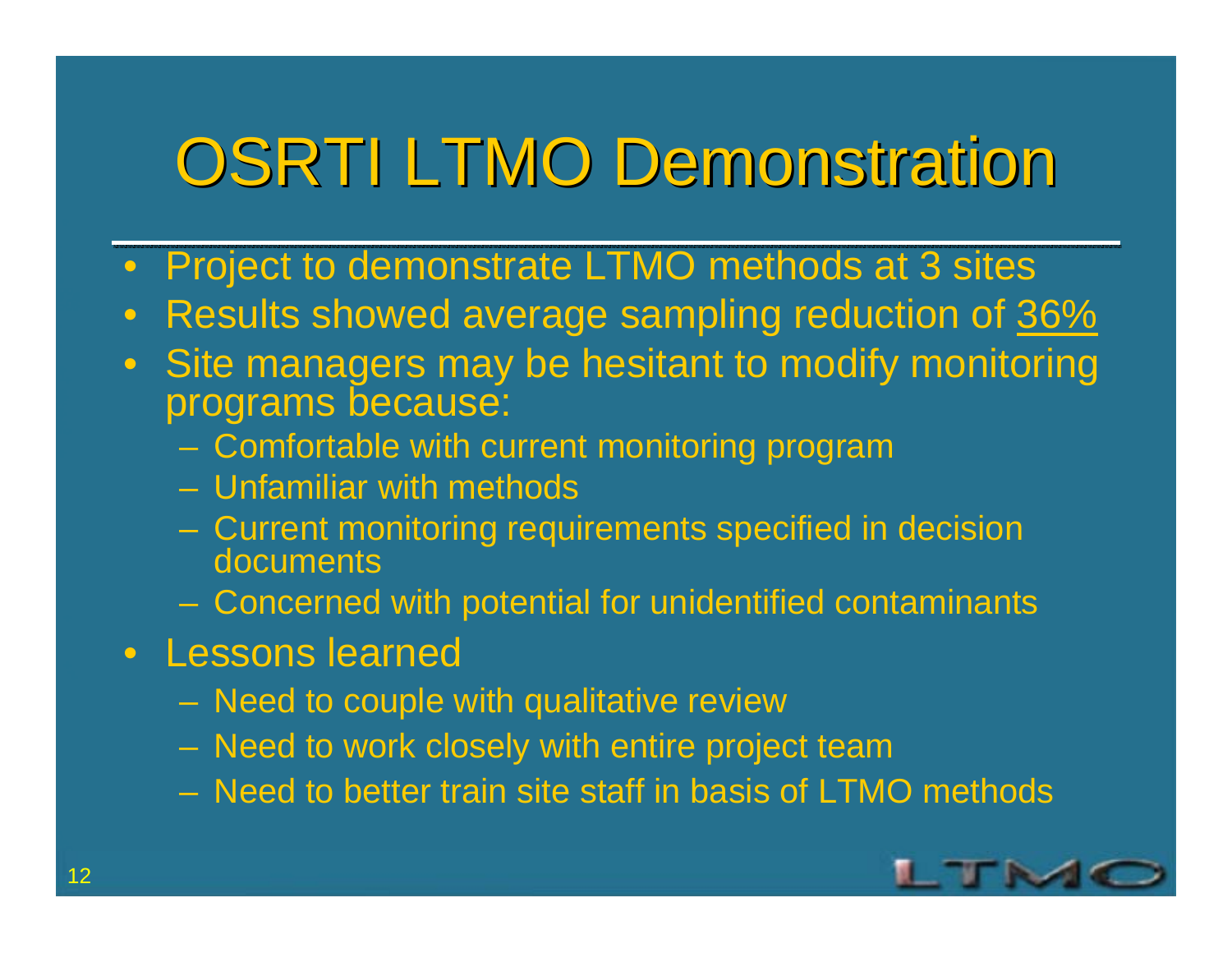# Results From OSRTI LTMO Demonstration - combined

| <b>Site</b>            | <b>Original Sample</b><br><b>Frequency</b><br>(events/yr) | <b>Optimized Sampling Frequency</b><br>(percent reduction) (cost<br>reduction/yr) |
|------------------------|-----------------------------------------------------------|-----------------------------------------------------------------------------------|
| <b>Fort Lewis</b>      | 180                                                       | 113 - 110 (37 - 39%)<br>$($34,600 - $36,500)$                                     |
| <b>McClellan</b>       | 34                                                        | $31.5 - 17$ (7 - 50%)<br>$($300 - $2,550)$                                        |
| Long<br><b>Prairie</b> | 51                                                        | $36 - 24 (30 - 53%)$<br>$($ \$4,000 - 6,700)                                      |

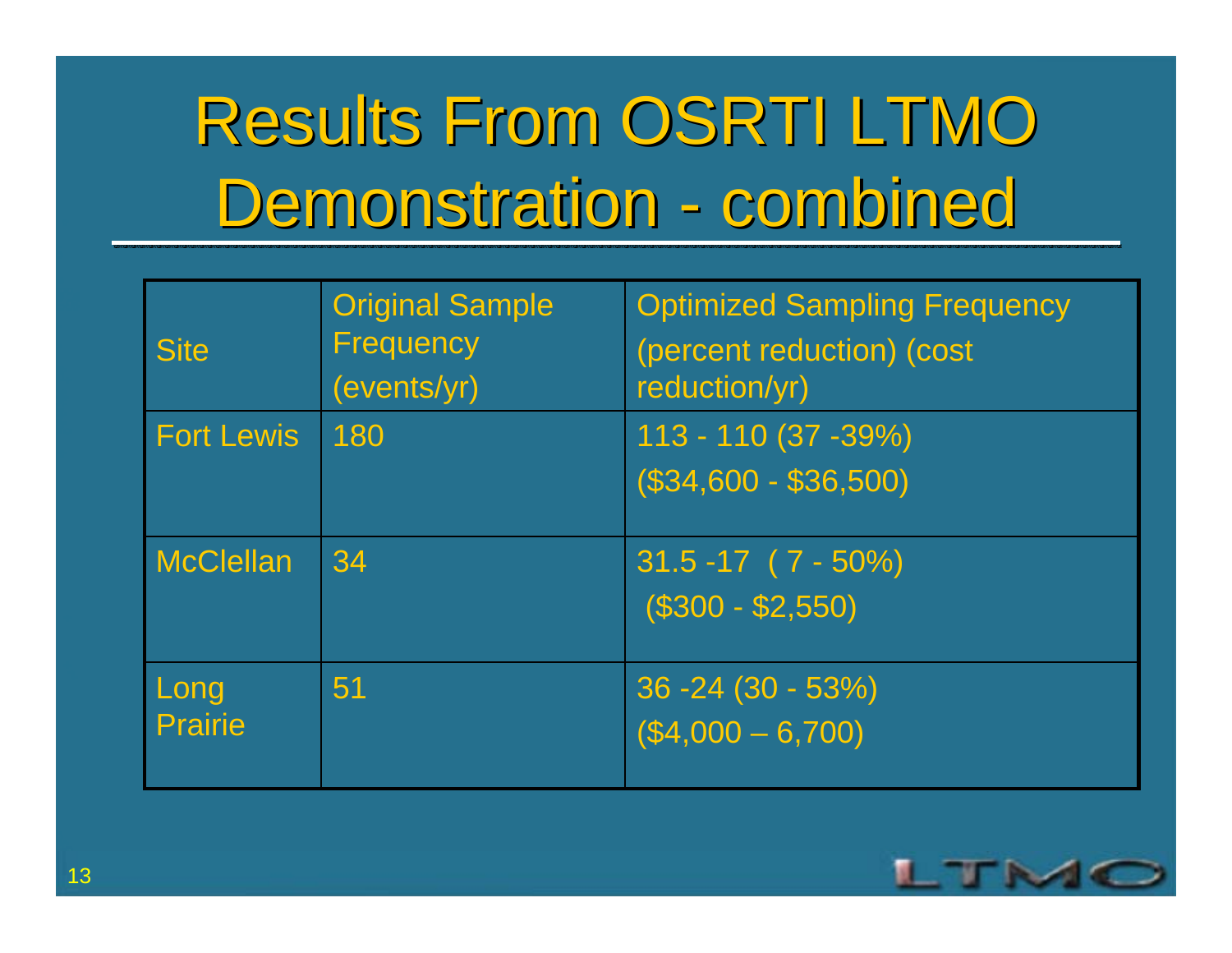#### Current OSRTI LTMO Evaluations

• OSRTI in conjunction with the Army Corps. and Parsons is in the process of conducting two LTMO evaluation for fund lead sites.

• Look for reports out this fall.

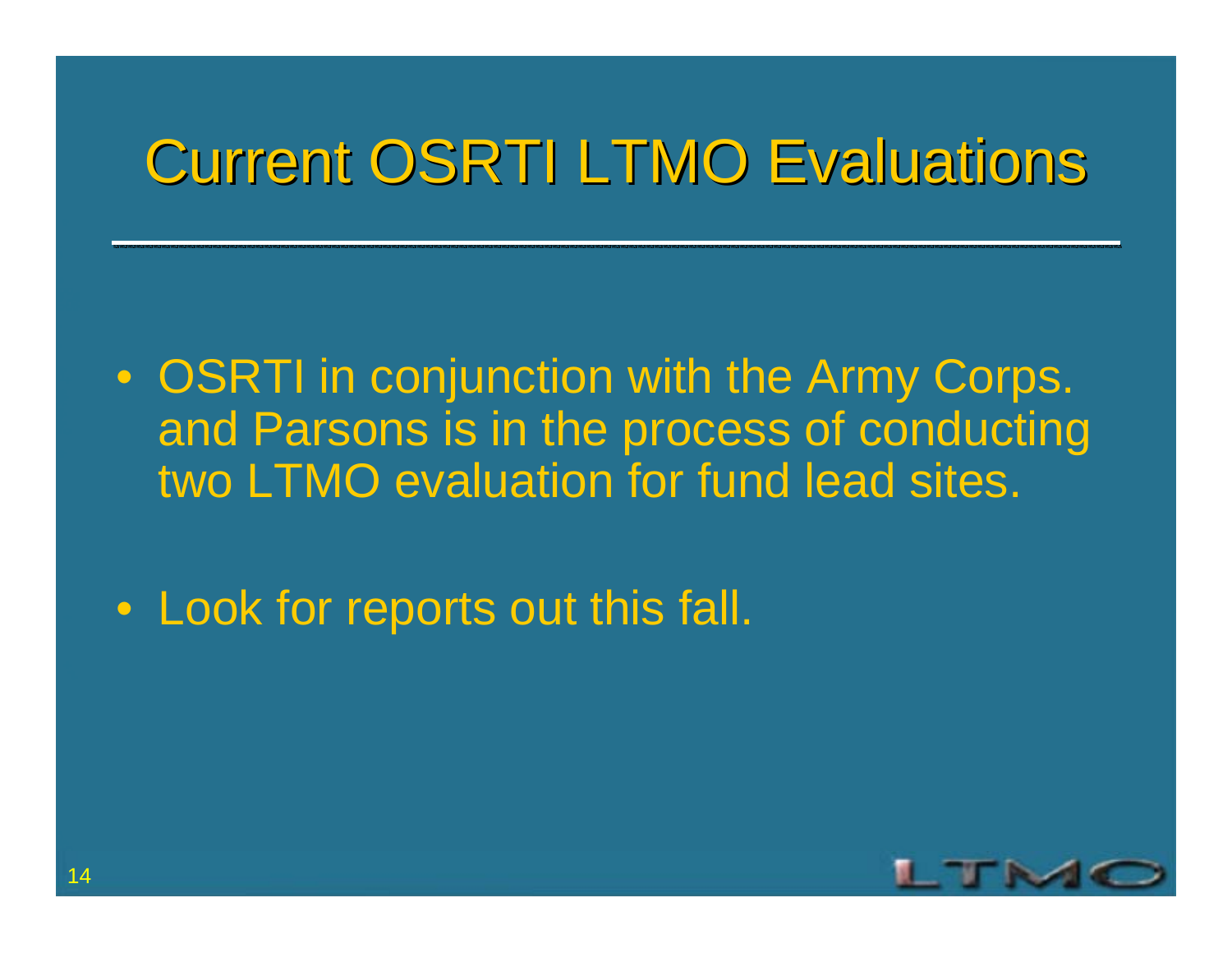#### What's In Store

- Instruction on Conducting LTMO
	- 7 Steps of LTMO
		- How to Approach LTMO, Based on EPA/USACE "Roadmap"
	- Overview of available LTMO Methods
		- Discussion of Common and Available Methods
- Reviewing LTMO Evaluations
	- What if You are on the Receiving End of LTMO
- Case Studies
	- Meant to Illustrate Benefits, Pitfalls, and Approaches